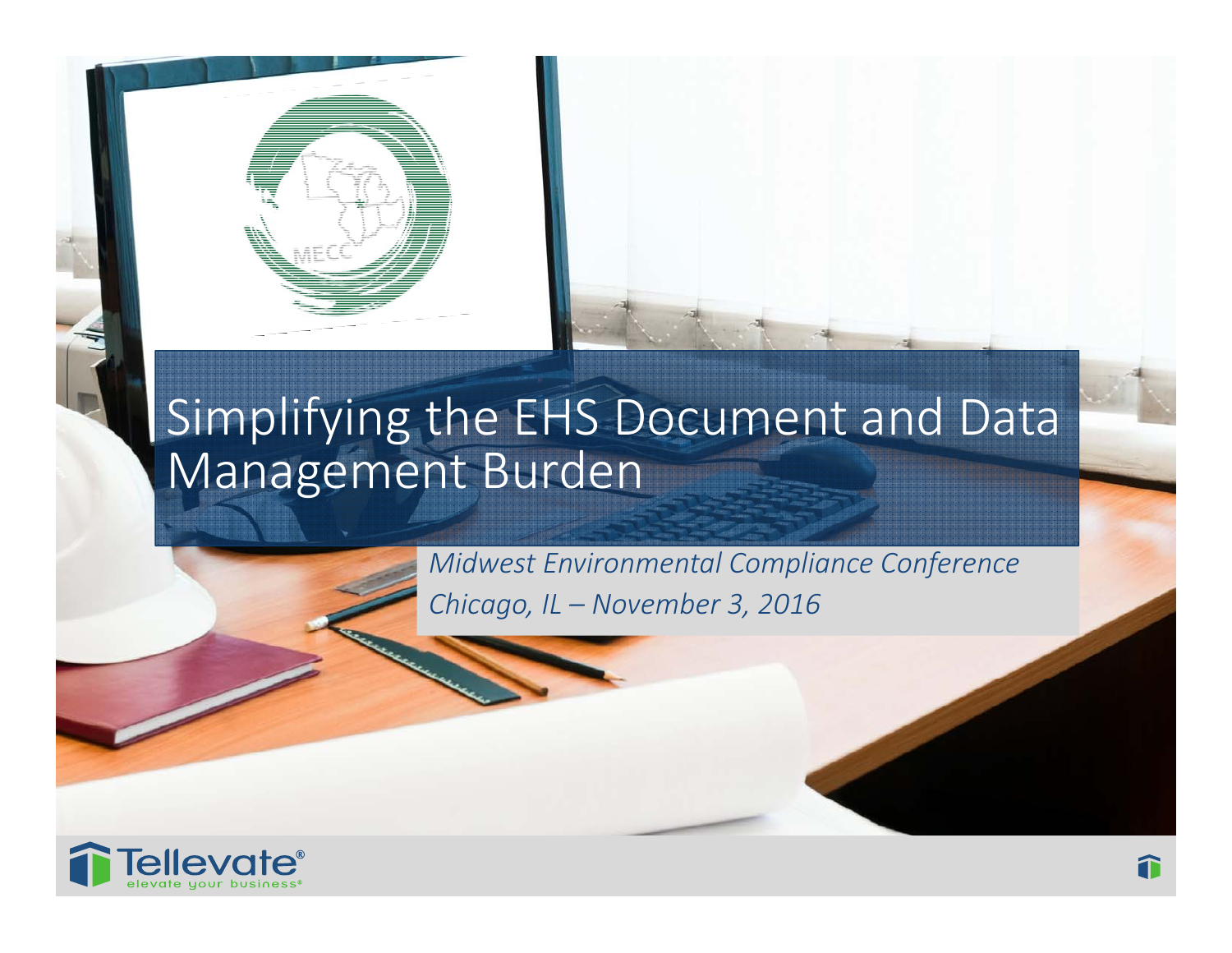# Joseph Tell



#### **Areas of expertise:**

- EHS strategy and management systems
- Stakeholder engagement and training
- EHS compliance support
- Multi-media auditing
- Information management systems



#### Tellevate, Owner and Director

- 20 years in EHS management and compliance consulting
- Founded Tellevate in 2011
- – $-$  Extensive industry and government experience
- B.S. Civil Engineering, Northwestern University

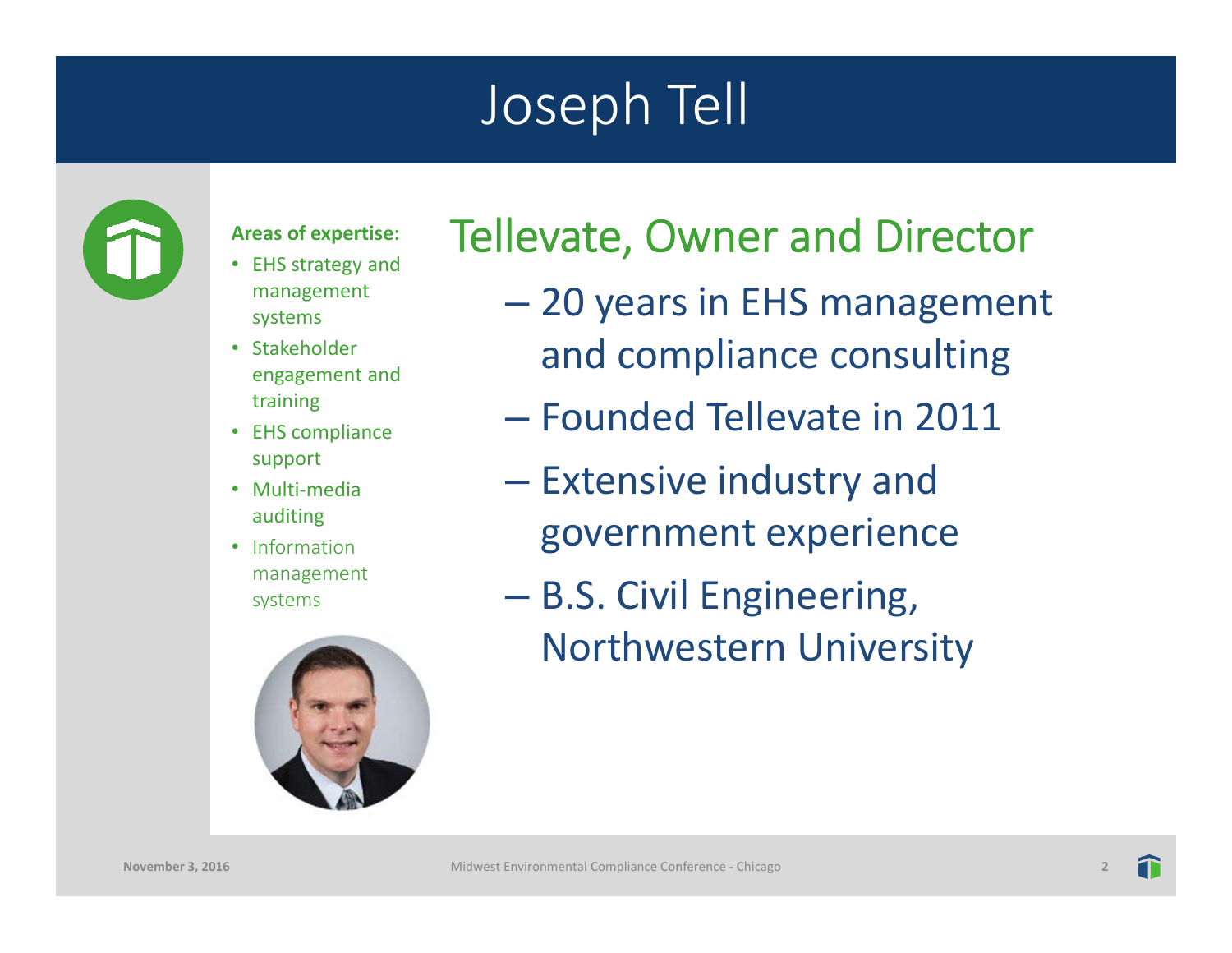

#### **Challenges**

- EHS is still seen as a cost
- Constant pressure to do more with less
- New systems all the time
- Data overload



- Instant communication culture = more interruptions
- Push for more transparency

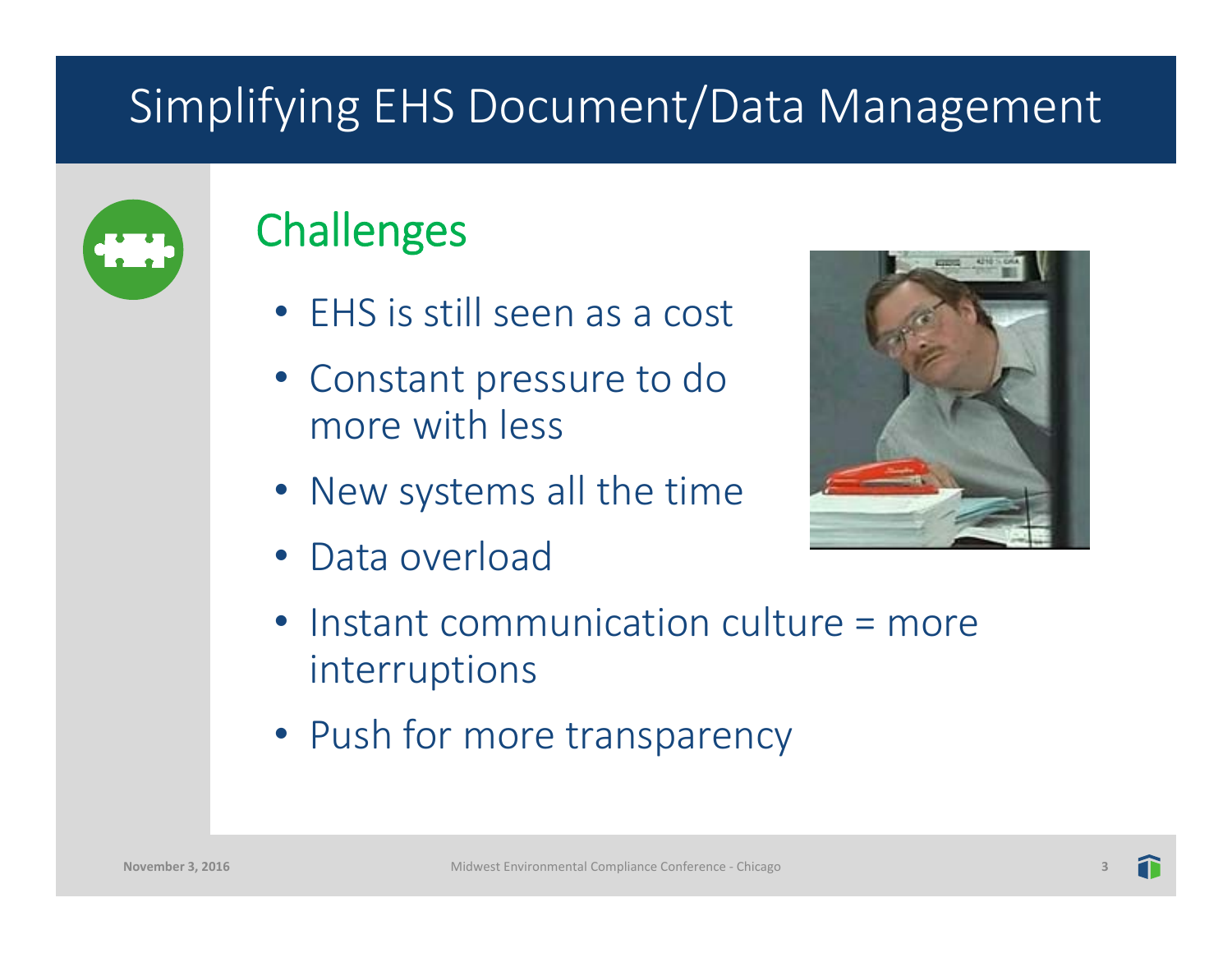

#### Are we EHS professionals, or…?

- •Analysts
- •Auditors
- Authors
- •Database managers
- •Document administrators
- •Engineers
- •**Inspectors**
- •Lawyers
- •Librarians



- •Mathematicians
- Meeting planners
- •Programmers
- •Project Managers
- Records clerks
- Scientists
- •**Webmasters**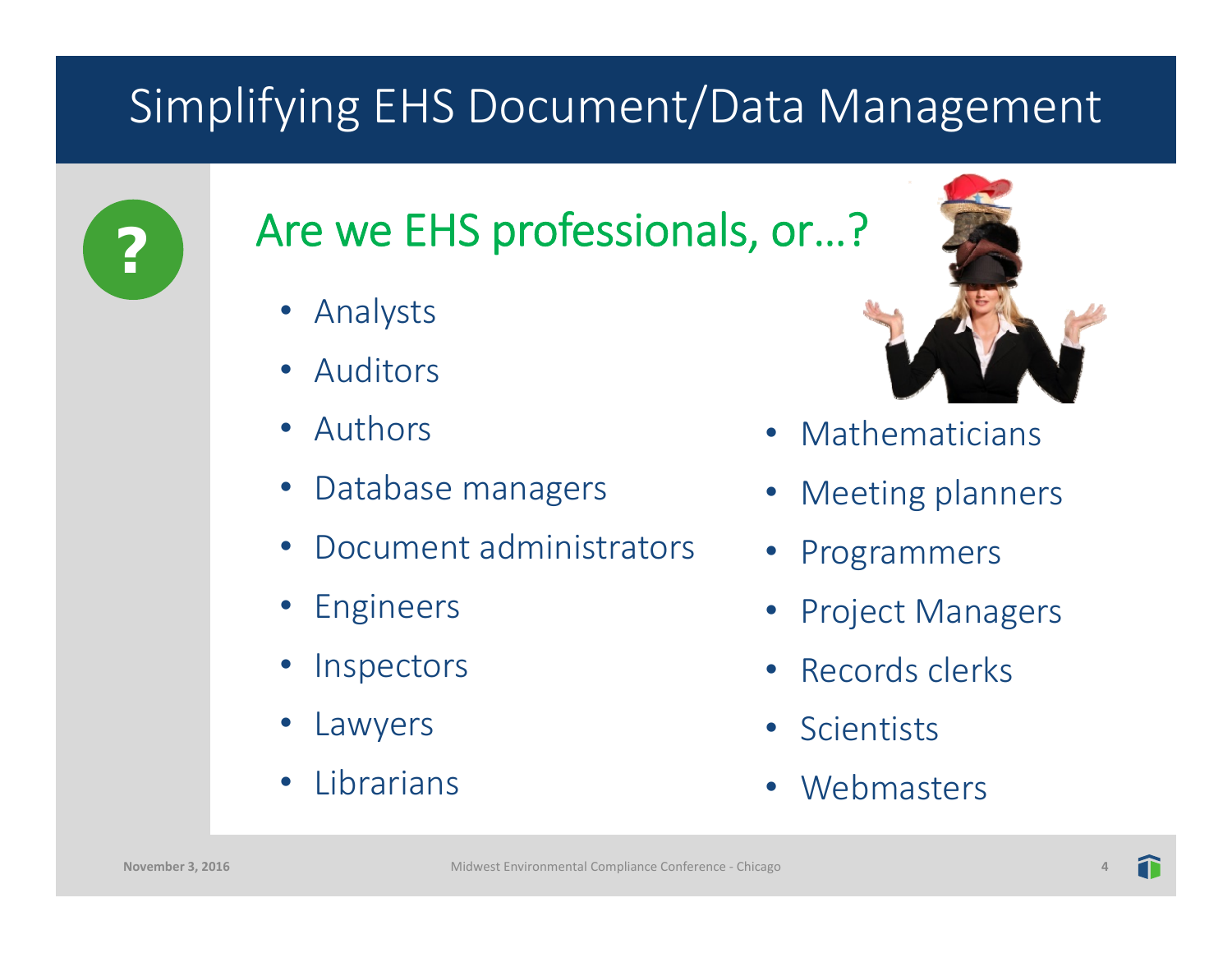

#### Look familiar?

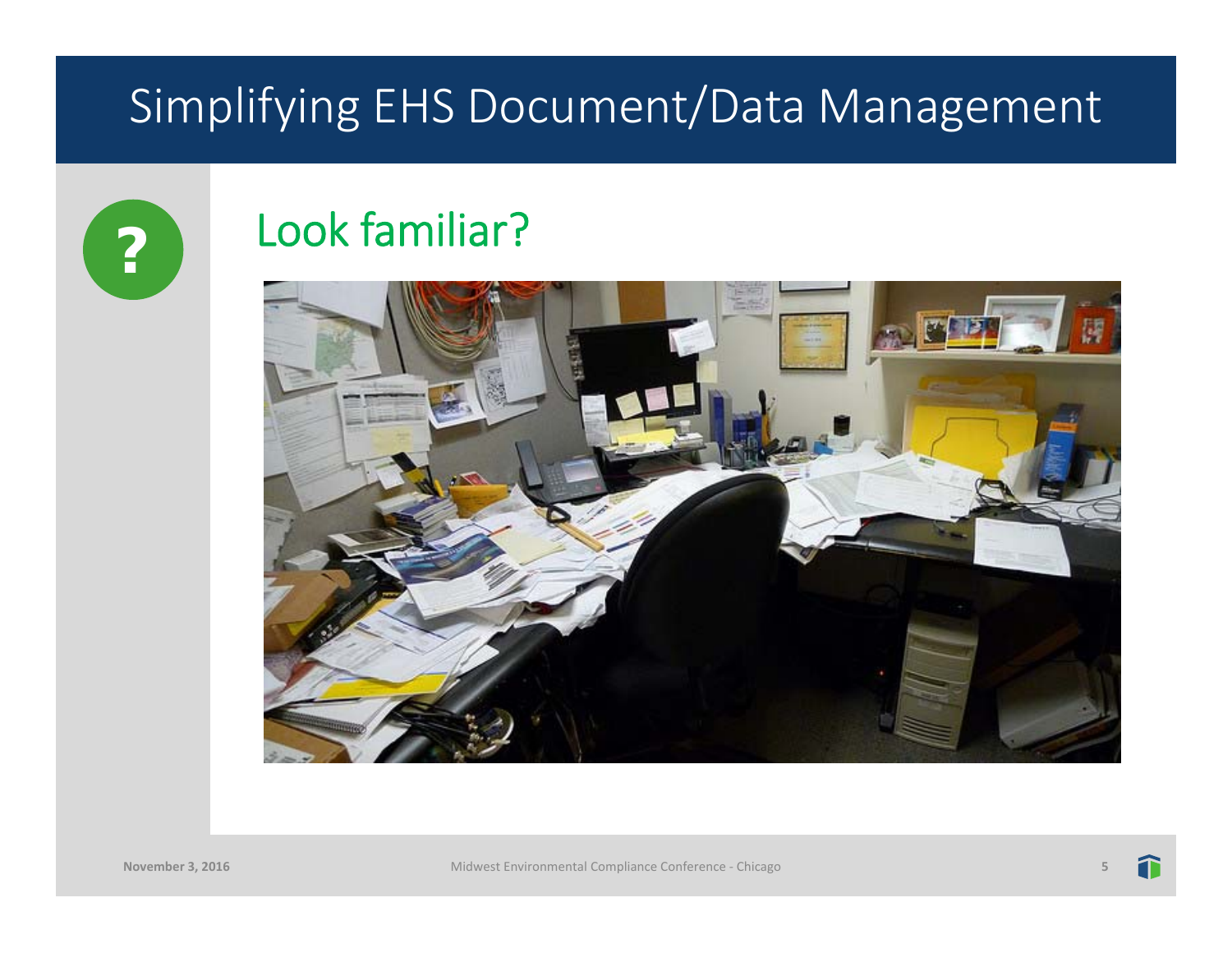

#### 6 Keys to success:

- 1. Get started
- 2. Keep it simple
- 3. Innovate, but leverage existing resources, systems and tools
- 4. Don't be fooled by the "bells and whistles"
- 5. Don't let software define your process
- 6. Change is difficult, don't rush it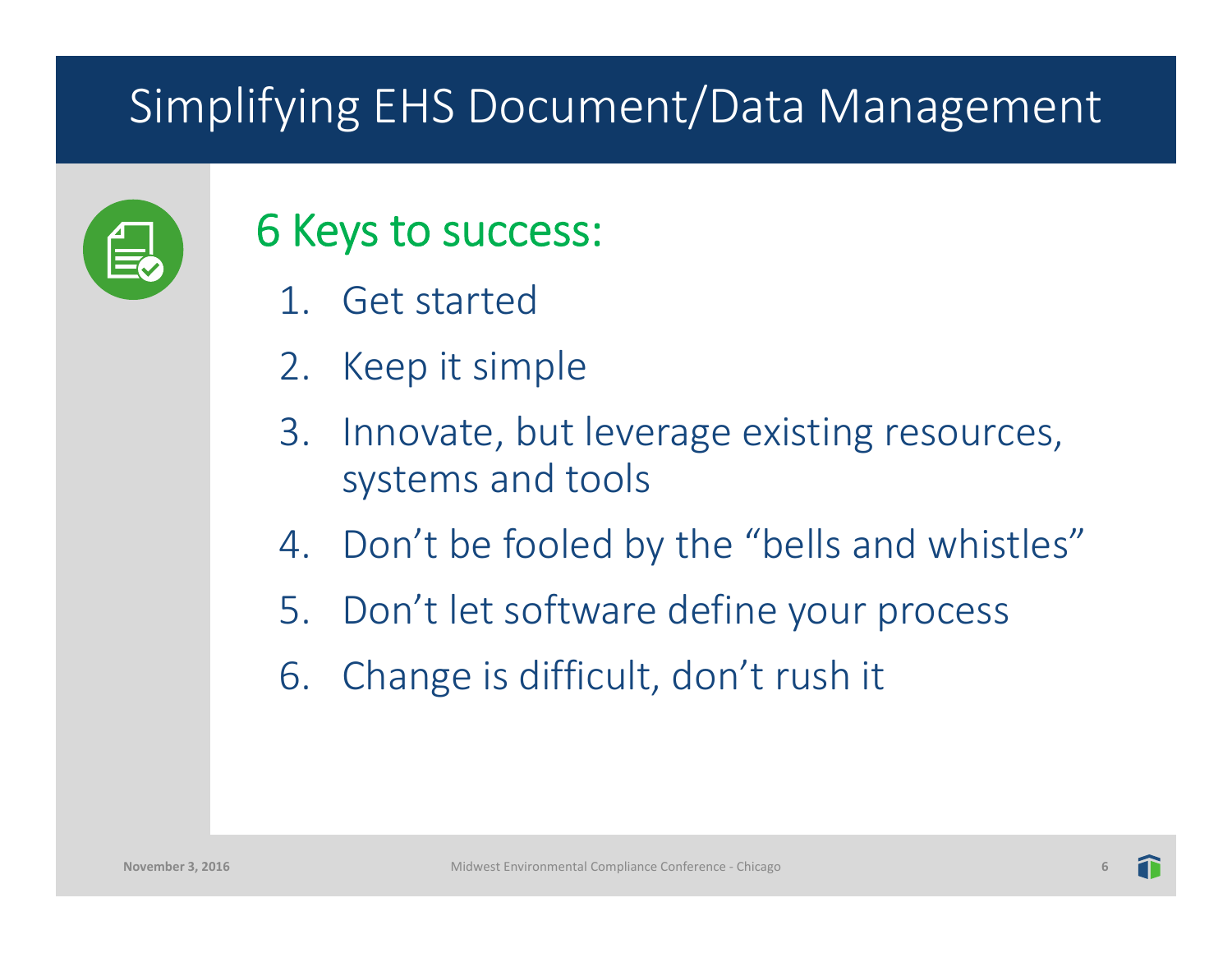| г.<br>╹┣<br>and the contract |  |
|------------------------------|--|
|                              |  |
|                              |  |

#### 1. Get started

- Schedule time to focus on process improvements
- Assess current information management practices
	- Inventory of existing systems and tools
	- What works, what doesn't?
- Form a workgroup of key stakeholders to help
	- Not too big
	- Invite IT staff to participate
	- Shop floor and management reps
- Interview stakeholders to define their needs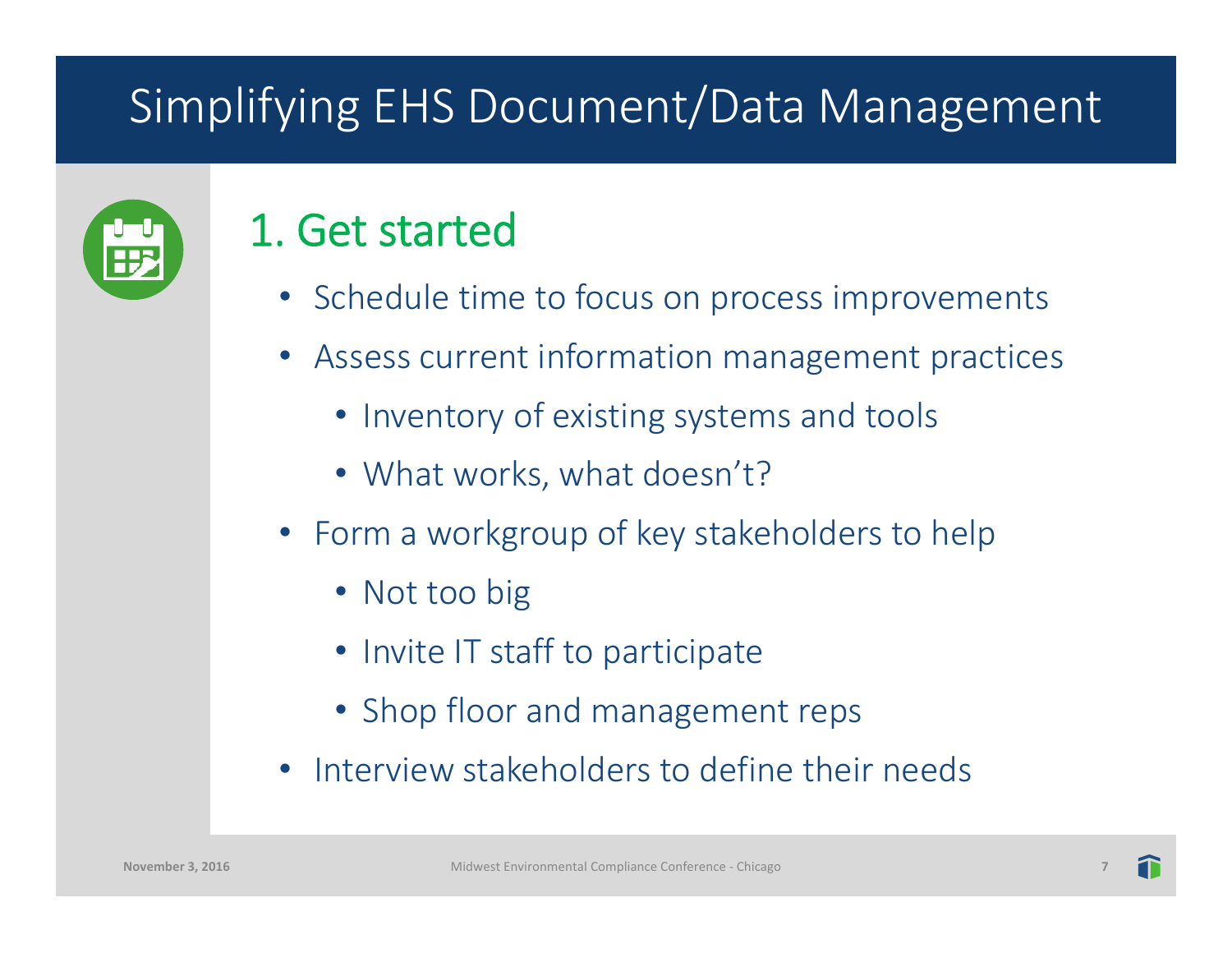

#### 2. Keep it simple

- Differentiate between "must haves" and "nice to haves"
- Don't overlook simple or obvious solutions
- Benchmark with peers to identify opportunities to leverage existing tools
- Short, mid and long term goals (SMART)
- Baby steps are ok. Get some early "wins".
- Ask "What can we do with existing resources?" before looking to buy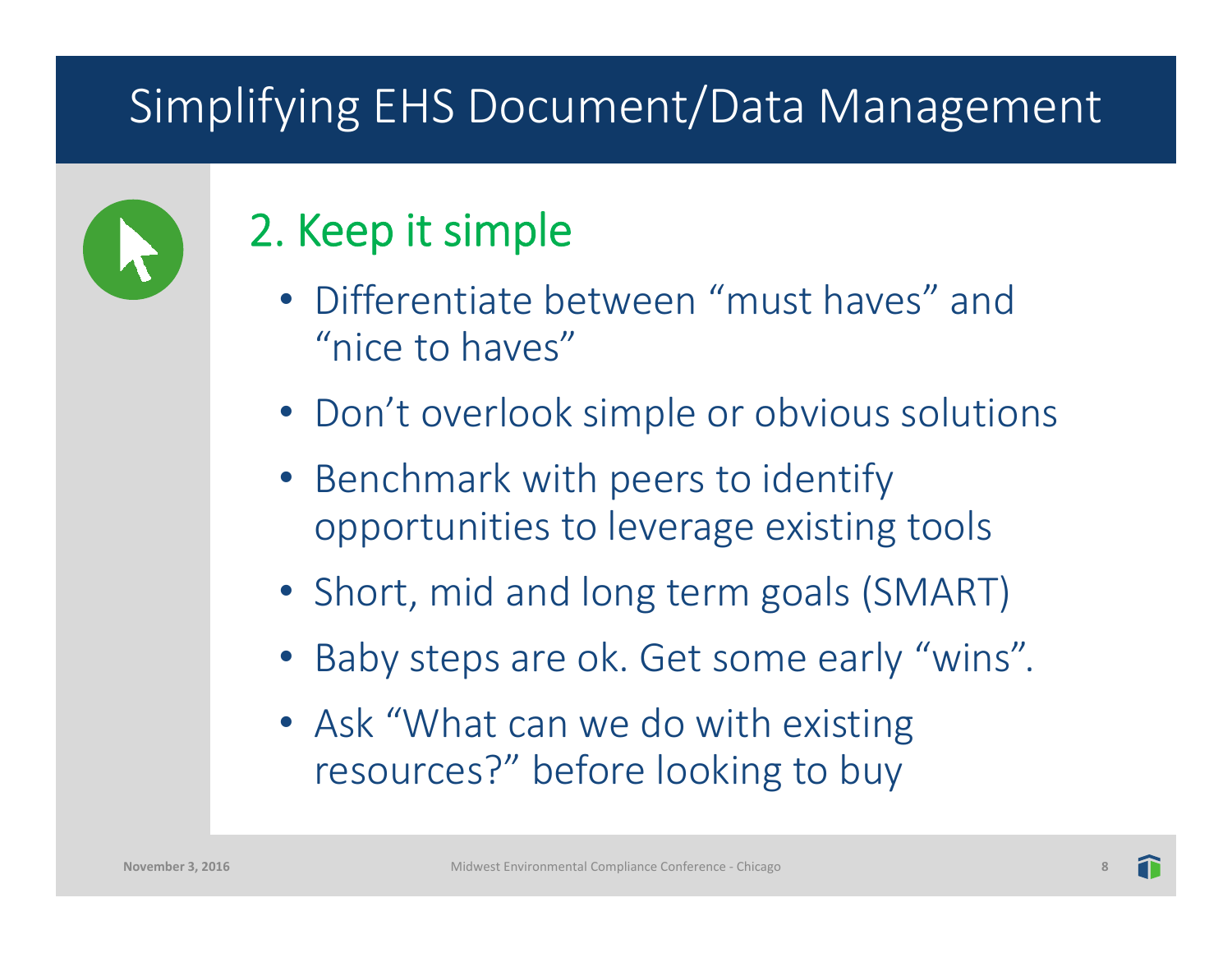

#### 3. Innovate, but leverage existing resources

- Existing staff and funding
- Current/approved projects
- Organization IT tools:
	- Internally developed
	- Microsoft suite
	- Other licensed software
	- Intranet sites
	- Platforms and tools used by other departments (e.g. Quality, HR, etc.)

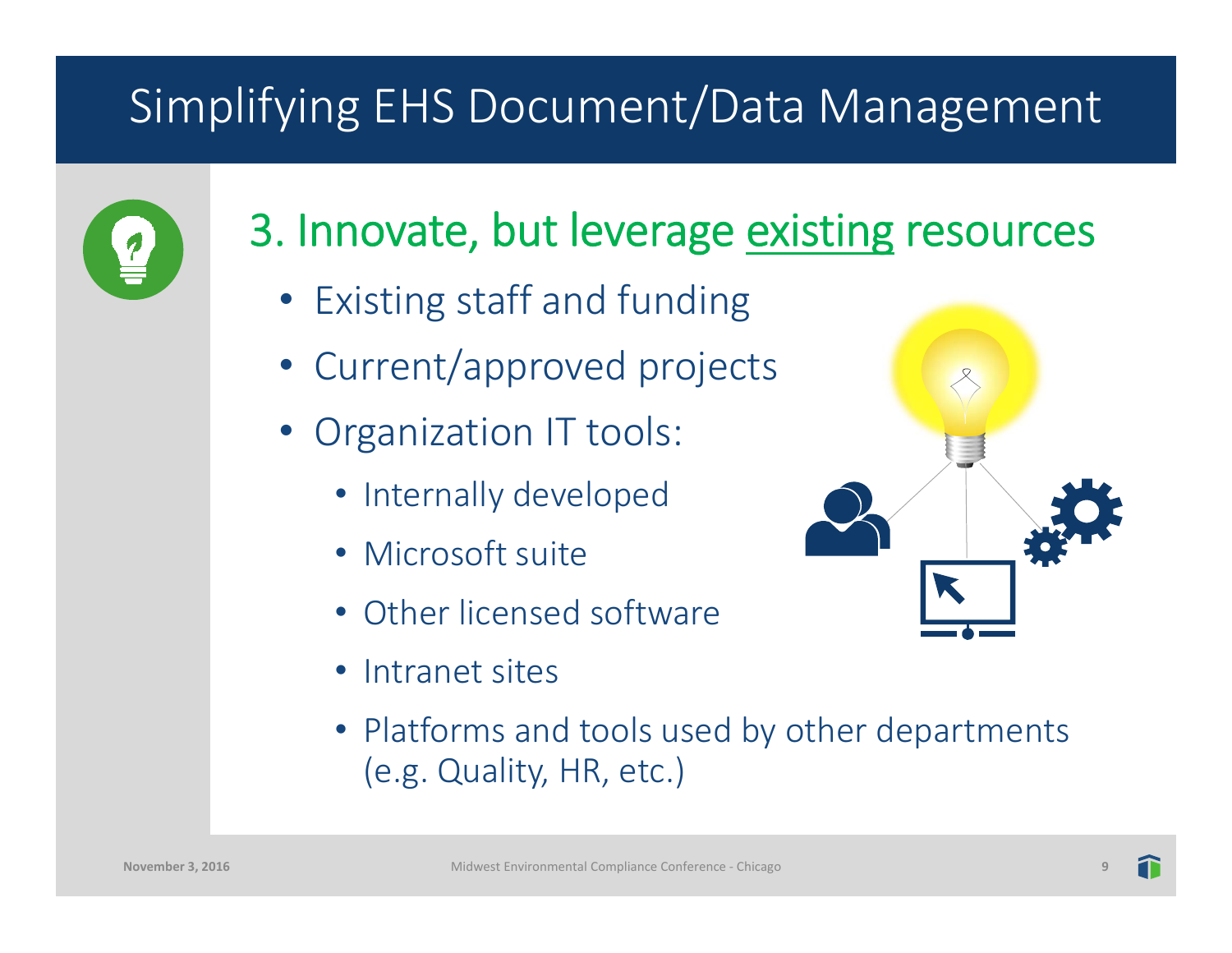

# 4. Don't be fooled by:

• Off-the-shelf software providers that promise the sky



- Belief that buying software will solve the problems in your process
- Unexpected customization costs for "extras" that should be included
- Hidden maintenance and service fees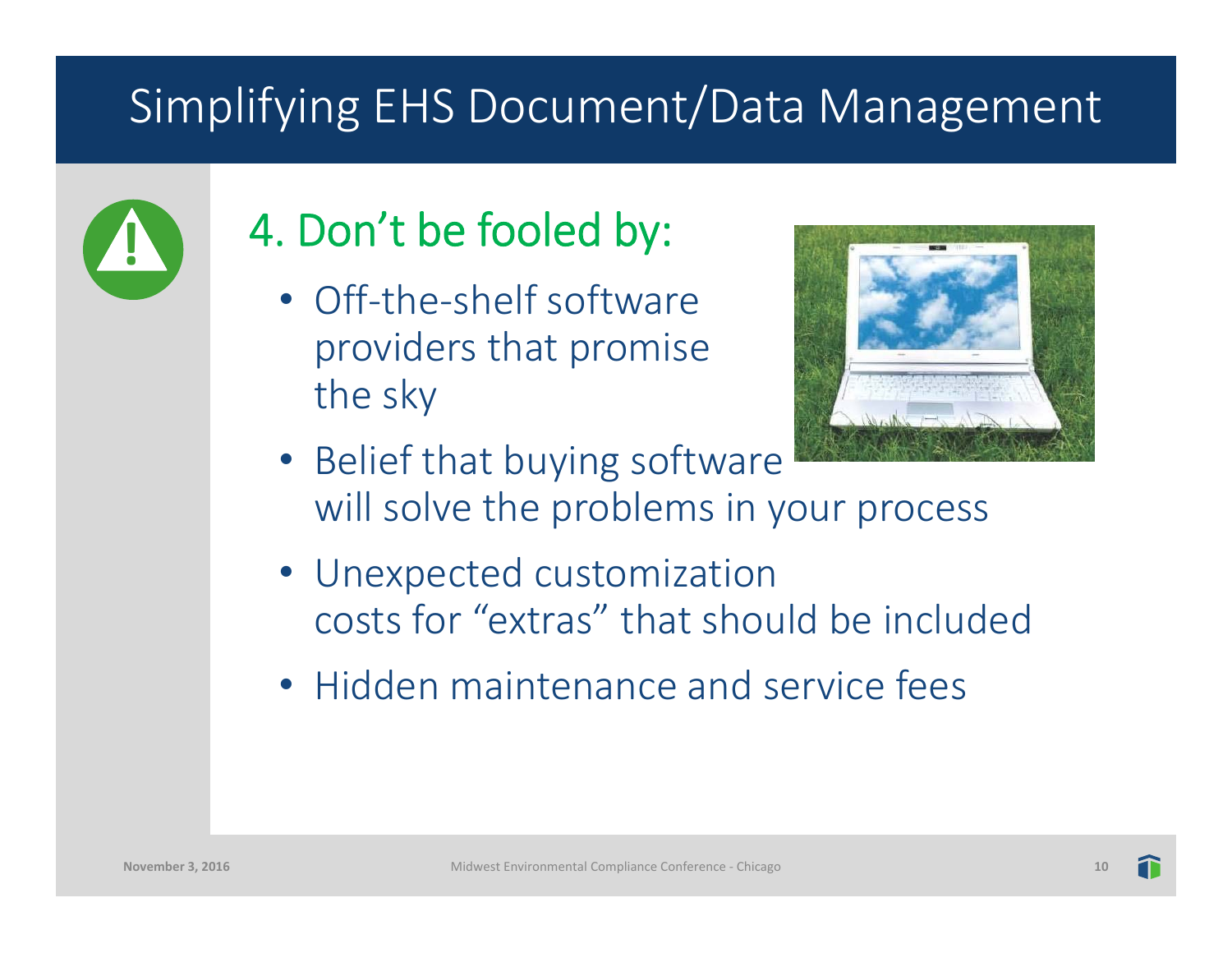

#### 5. Don't let software define your business process

- Define your business process first
- Develop functional requirements based on defined process, results of assessment, user needs, and goals
- Now you can shop for software (if that is the decision)
- Make sure software complements your process – not the other way around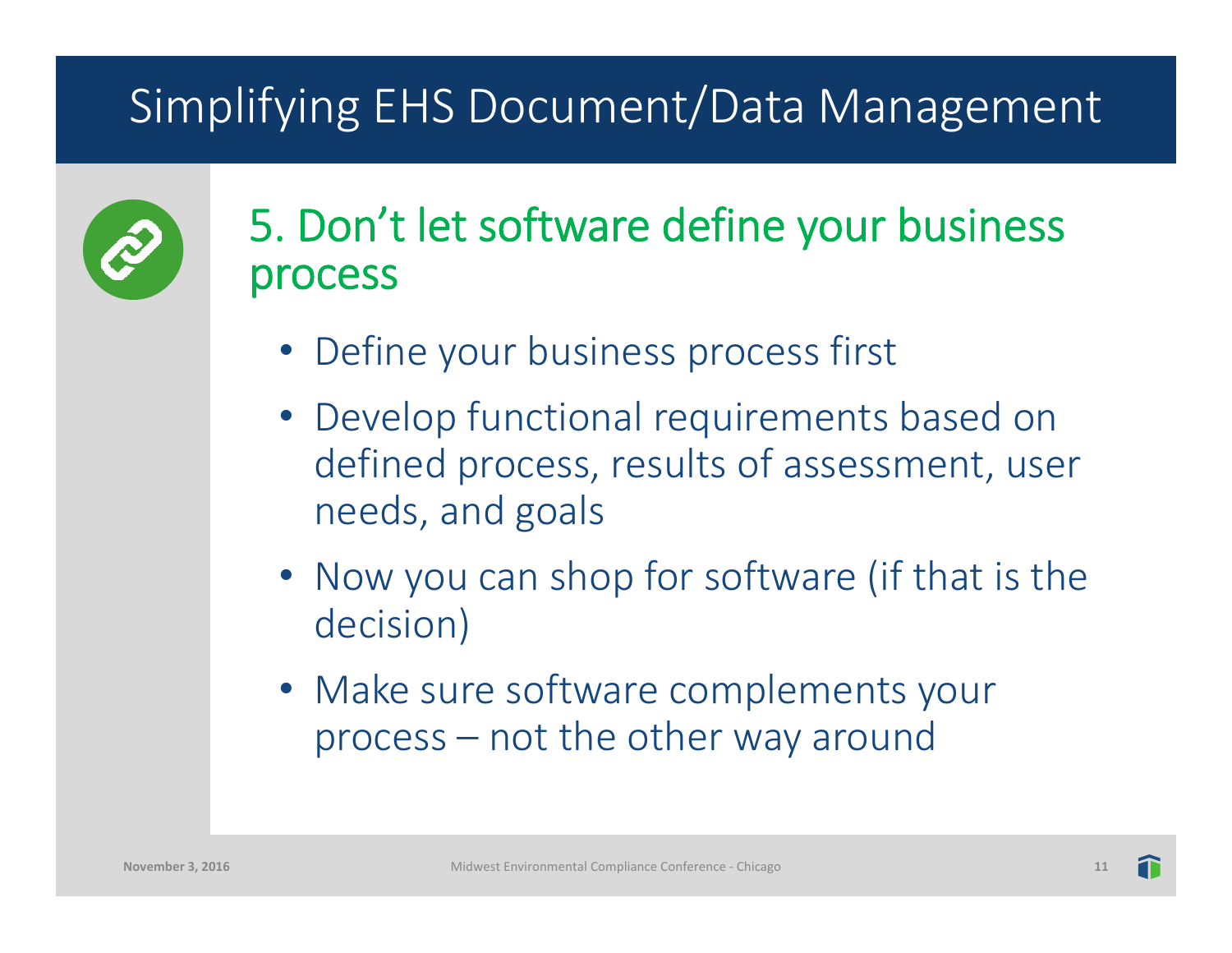

# 6. Change is difficult, don't rush it

- Don't underestimate challenge of behavior and culture changes
- Planning is paramount
- Make sure you have management buy‐in
- Engage key stakeholders early and empower them
- Focus on the 80%
- Take small, achievable steps to show early progress and benefits – builds momentum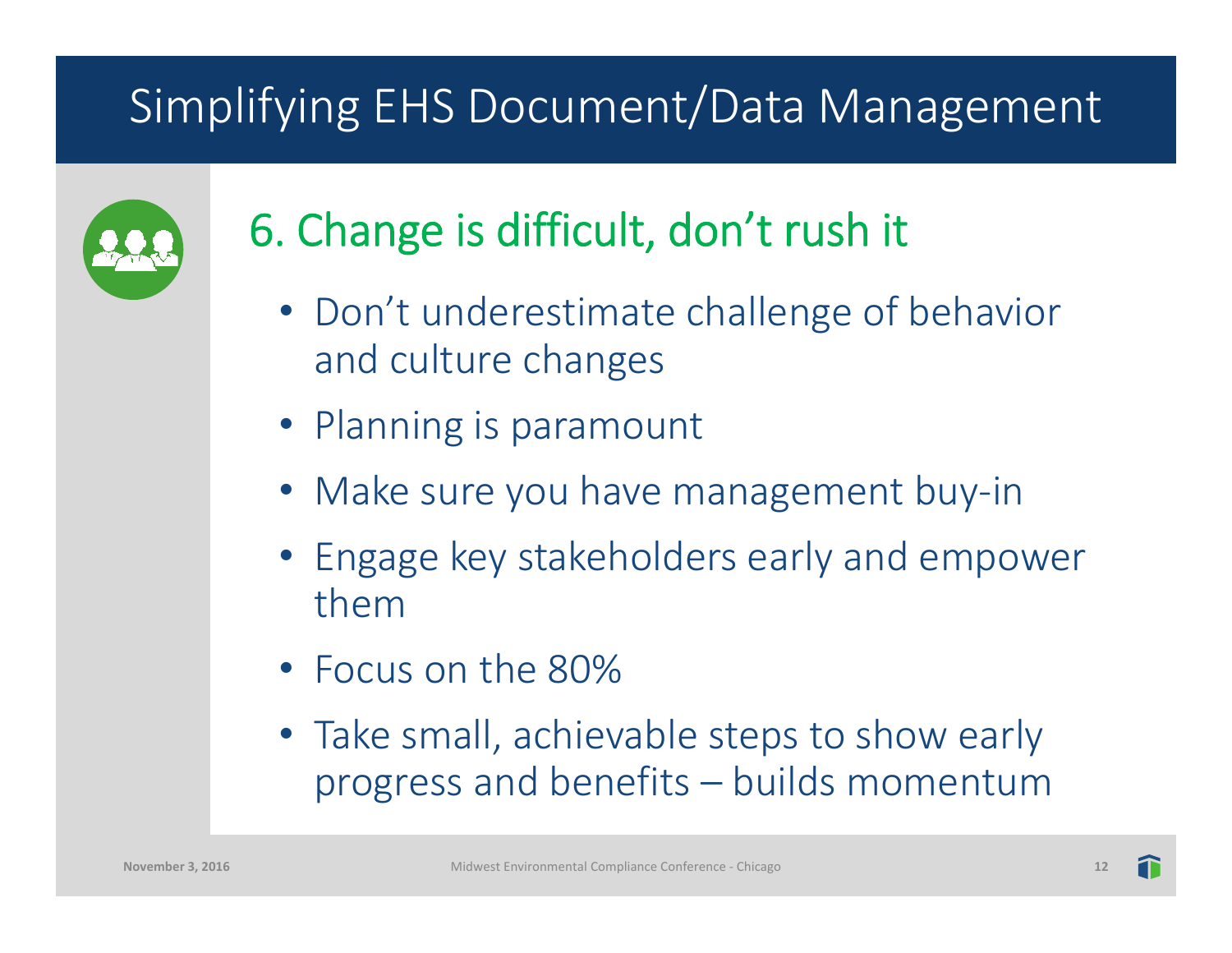

#### Example of leveraging an existing system: Microsoft® SharePoint® EHSMS

- Centralized information portal (intranet)
- Many organizations already have it
- Web pages, files and database tools in one platform
- Existing documents/data easily uploaded and managed
- • User‐customized with web browser

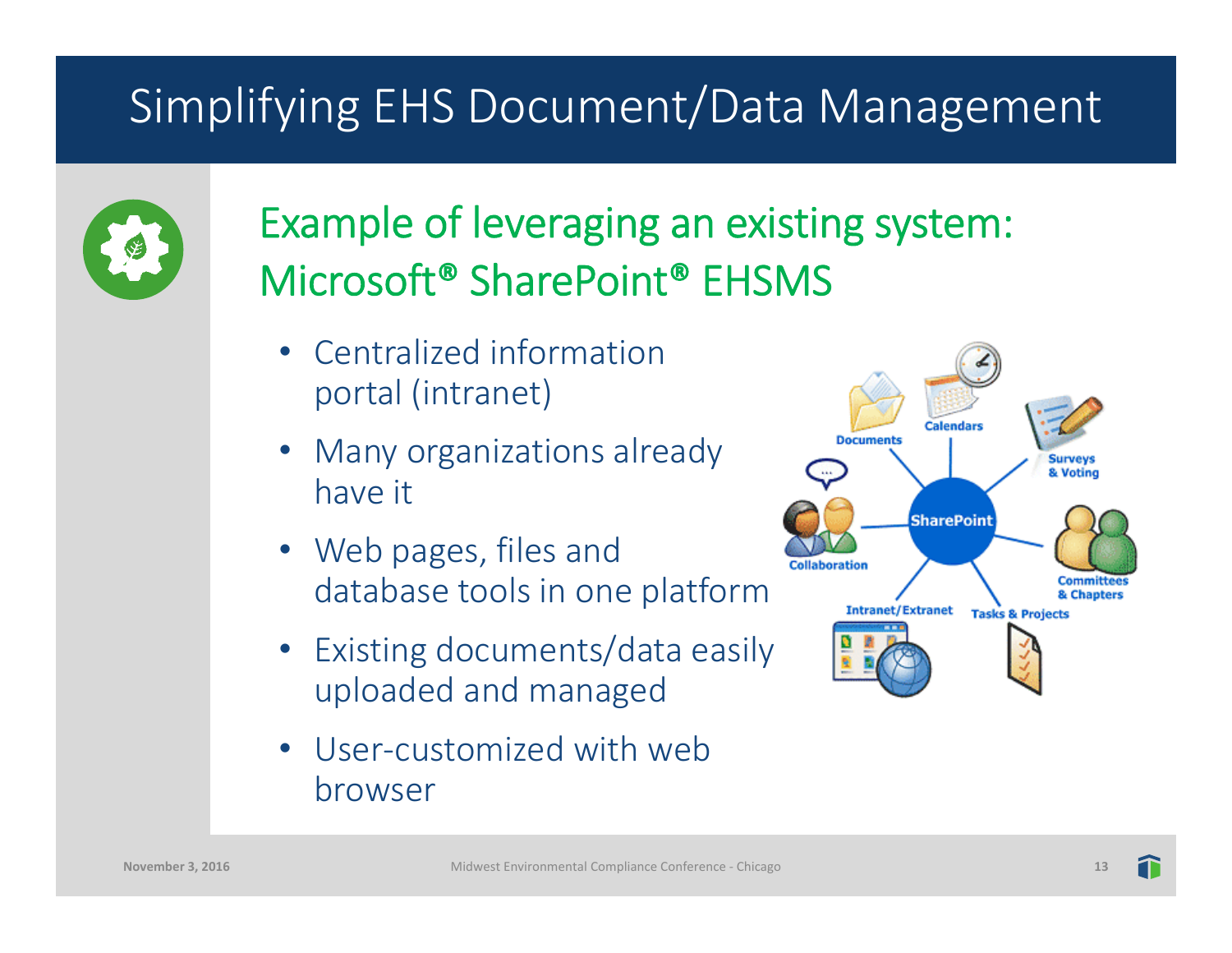

# SharePoint® EHSMS Benefits

- Low cost, existing solution
- Supported by in-house IT
- Microsoft tools familiar and easy to use



- Reduces document/data management and recordkeeping burden
- Streamlines communication and collaboration
- Captures institutional knowledge